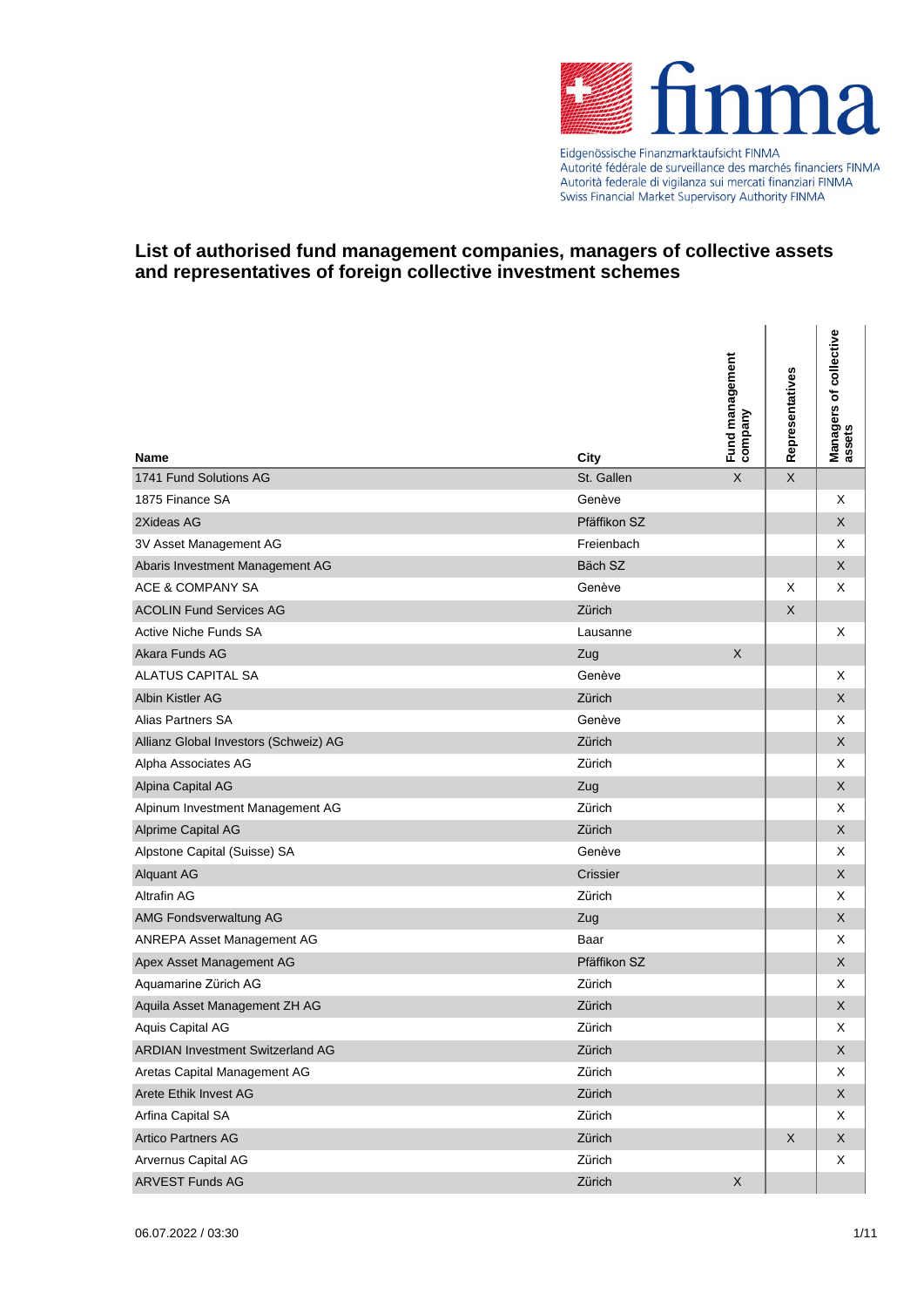

| Name                                                                               | City        | Fund management<br>company | Representatives | Managers of collective<br>assets |
|------------------------------------------------------------------------------------|-------------|----------------------------|-----------------|----------------------------------|
| AS Investment Management SARL                                                      | Genève      |                            |                 | X                                |
| Asia Green Real Estate AG                                                          | Zürich      |                            |                 | X                                |
| Asteria Investment Managers SA                                                     | Genève      |                            |                 | Χ                                |
| Atlanticomnium SA                                                                  | Genève      |                            |                 | X                                |
| AtonRâ Partners SA                                                                 | Genève      |                            |                 | Χ                                |
| AUTONOMY CAPITAL RESEARCH TWO LIMITED, (St. Helier, Jersey), Nyon<br><b>Branch</b> | Nyon        |                            |                 | X                                |
| Avadis Vorsorge AG                                                                 | Zürich      |                            |                 | Χ                                |
| Aventicum Capital Management (Schweiz) AG                                          | Zürich      |                            |                 | X                                |
| Avobis Invest AG                                                                   | Zürich      |                            |                 | Χ                                |
| AXA Investment Managers Schweiz AG                                                 | Zürich      | X                          |                 |                                  |
| Axioma Wealth Management AG                                                        | Zürich      |                            |                 | Χ                                |
| <b>Ayaltis AG</b>                                                                  | Zürich      |                            |                 | X                                |
| AZ SWISS & PARTNERS SA                                                             | Lugano      |                            |                 | X                                |
| <b>B&amp;I Capital AG</b>                                                          | Zürich      |                            |                 | X                                |
| Baloise Asset Management AG                                                        | Basel       | X                          |                 |                                  |
| <b>BANCA DEL CERESIO SA</b>                                                        | Lugano      |                            | $\mathsf{X}$    |                                  |
| <b>BANCA DEL SEMPIONE SA</b>                                                       | Lugano      |                            | X               |                                  |
| Banco Santander International SA                                                   | Genève 1    |                            | X               |                                  |
| Bank Julius Bär & Co. AG                                                           | Zürich      |                            | X               |                                  |
| Banque Eric Sturdza SA                                                             | Genève 3    |                            | X               |                                  |
| <b>BANQUE HERITAGE SA</b>                                                          | Genève 6    |                            | X               |                                  |
| <b>Banque Thaler SA</b>                                                            | Genève 3    |                            | X               |                                  |
| Bantleon AG                                                                        | Zürich      |                            | X               |                                  |
| <b>BASTIONS PARTNERS OFFICE SA</b>                                                 | Genève      |                            | $\mathsf X$     |                                  |
| <b>BBGI GROUP SA</b>                                                               | Genève      |                            |                 | Χ                                |
| <b>Bellecapital AG</b>                                                             | Zürich      |                            |                 | X                                |
| Bellevue Asset Management AG                                                       | Küsnacht ZH |                            |                 | Χ                                |
| Belvédère Asset Management AG                                                      | Glarus      |                            |                 | X                                |
| BELVOIR CAPITAL AG                                                                 | Zürich      |                            |                 | X                                |
| Berger, van Berchem & Cie SA                                                       | Genève      |                            |                 | X                                |
| <b>BERNINVEST AG</b>                                                               | Bern 22     | Χ                          |                 |                                  |
| BlackRock Asset Management Schweiz AG                                              | Zürich      | $\mathsf X$                | $\mathsf X$     |                                  |
| <b>Blackwall Capital Investment AG</b>                                             | Zug         |                            |                 | Χ                                |
| Blue Diamond Asset Management AG                                                   | Zug         |                            |                 | X                                |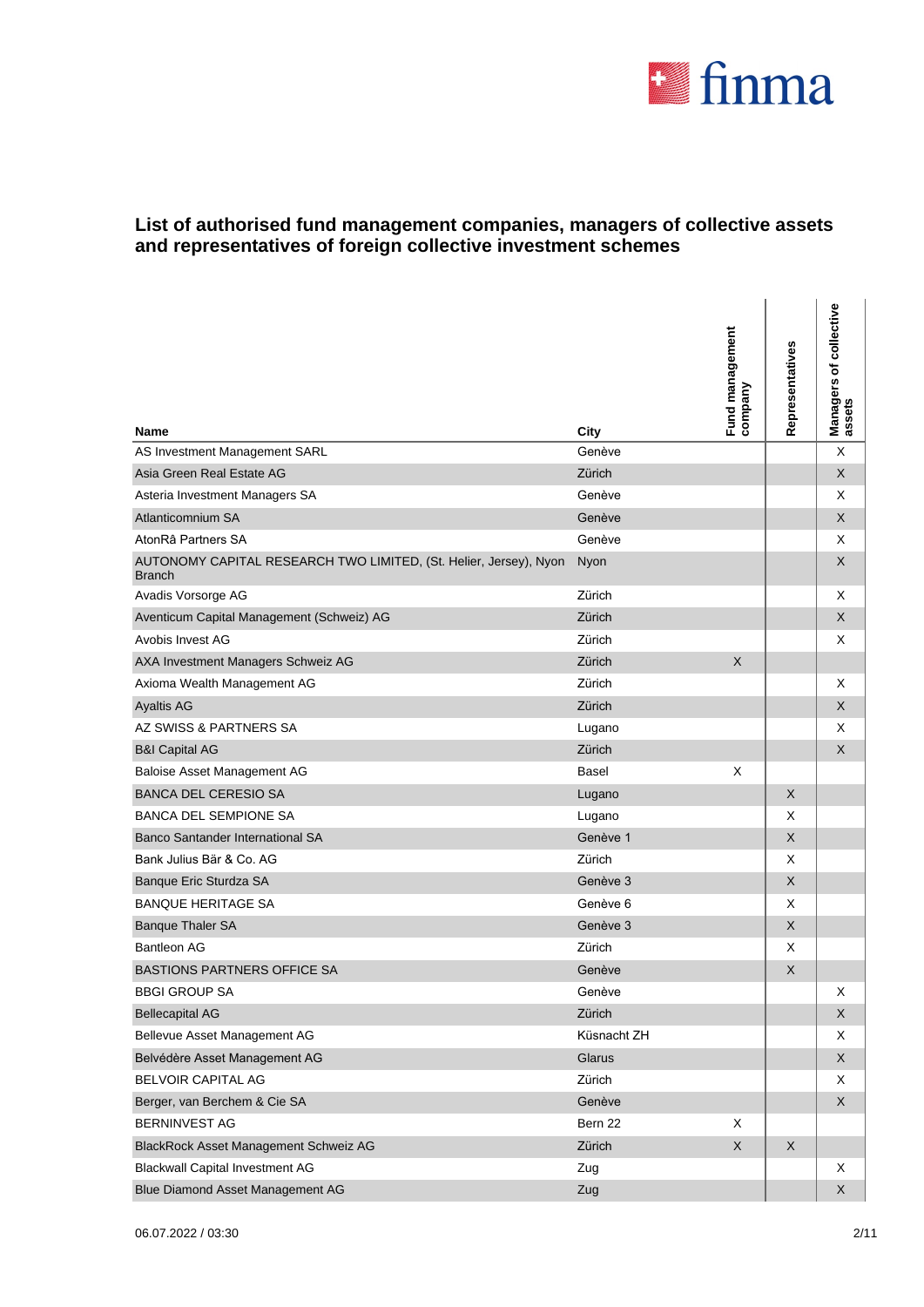

| <b>Name</b>                                                                               | City              | Fund management<br>company | Representatives | Managers of collective<br>assets |
|-------------------------------------------------------------------------------------------|-------------------|----------------------------|-----------------|----------------------------------|
| <b>BlueOrchard Finance AG</b>                                                             | Zürich            |                            |                 | X                                |
| <b>BlueStar Investment Managers SA</b>                                                    | Lugano            |                            |                 | X                                |
| BNP PARIBAS SECURITIES SERVICES, Paris, succursale de Zurich                              | Zürich            |                            | X               |                                  |
| Bordier & Cie SCmA                                                                        | Genève 11         |                            | X               |                                  |
| Bovay & Partenaires S.A.                                                                  | Lausanne          |                            |                 | Χ                                |
| <b>Brainvest Wealth Management SA</b>                                                     | Genève            |                            |                 | X                                |
| Brevan Howard Investment Products Limited, Saint-Hélier (Jersey), succursale<br>de Genève | Genève            |                            |                 | Χ                                |
| <b>Bruellan SA</b>                                                                        | Genève            |                            |                 | X                                |
| <b>Bruno Walter Finance SA</b>                                                            | <b>Montreux</b>   |                            |                 | Χ                                |
| <b>BWM AG</b>                                                                             | Wilen b. Wollerau |                            |                 | X                                |
| CA Indosuez Finanziaria SA                                                                | Lugano            |                            |                 | Χ                                |
| CACEIS (Switzerland) SA                                                                   | Nyon              | X                          | $\times$        |                                  |
| Cape Capital AG                                                                           | Zürich            |                            |                 | X                                |
| Capital International Sàrl                                                                | Genève            |                            | $\times$        | X                                |
| Capvis AG                                                                                 | Baar              |                            |                 | Χ                                |
| Carnegie Fund Services SA                                                                 | Genève            |                            | X               |                                  |
| Carnot Capital AG                                                                         | Bäch SZ           |                            |                 | Χ                                |
| <b>CARTHESIO SA</b>                                                                       | Lugano            |                            |                 | X                                |
| Cevian Capital Limited, St. Helier (Jersey), Zweigniederlassung Schweiz,<br>Freienbach    | Pfäffikon SZ      |                            |                 | X                                |
| Chameleon Asset Management AG                                                             | <b>Basel</b>      |                            |                 | X                                |
| <b>CHARTVALOR AG</b>                                                                      | Zürich            |                            |                 | X                                |
| Citibank (Switzerland) AG                                                                 | Zürich            |                            | X               |                                  |
| Clearsight Investments AG                                                                 | Pfäffikon SZ      |                            |                 | Χ                                |
| <b>Climber Capital SA</b>                                                                 | Nyon              |                            |                 | X                                |
| COLOMBO WEALTH SA                                                                         | Lugano            |                            |                 | X                                |
| COMMERZBANK Aktiengesellschaft, Frankfurt am Main, Zweigniederlassung<br>Zürich           | Zürich            |                            | $\mathsf X$     |                                  |
| CONINCO Explorers in finance SA                                                           | Vevey             |                            |                 | Х                                |
| Controlfida (Suisse) SA                                                                   | Lugano            |                            |                 | X                                |
| Copernicus Wealth Management SA                                                           | Lugano            |                            |                 | Χ                                |
| Corecam AG                                                                                | Zürich            |                            |                 | X                                |
| Cornèr Banca SA                                                                           | Lugano            |                            | X               |                                  |
| C-Quadrat (Suisse) SA                                                                     | Genève            |                            | $\mathsf X$     |                                  |
| Credit Suisse Asset Management (Schweiz) AG                                               | Zürich            |                            |                 | X                                |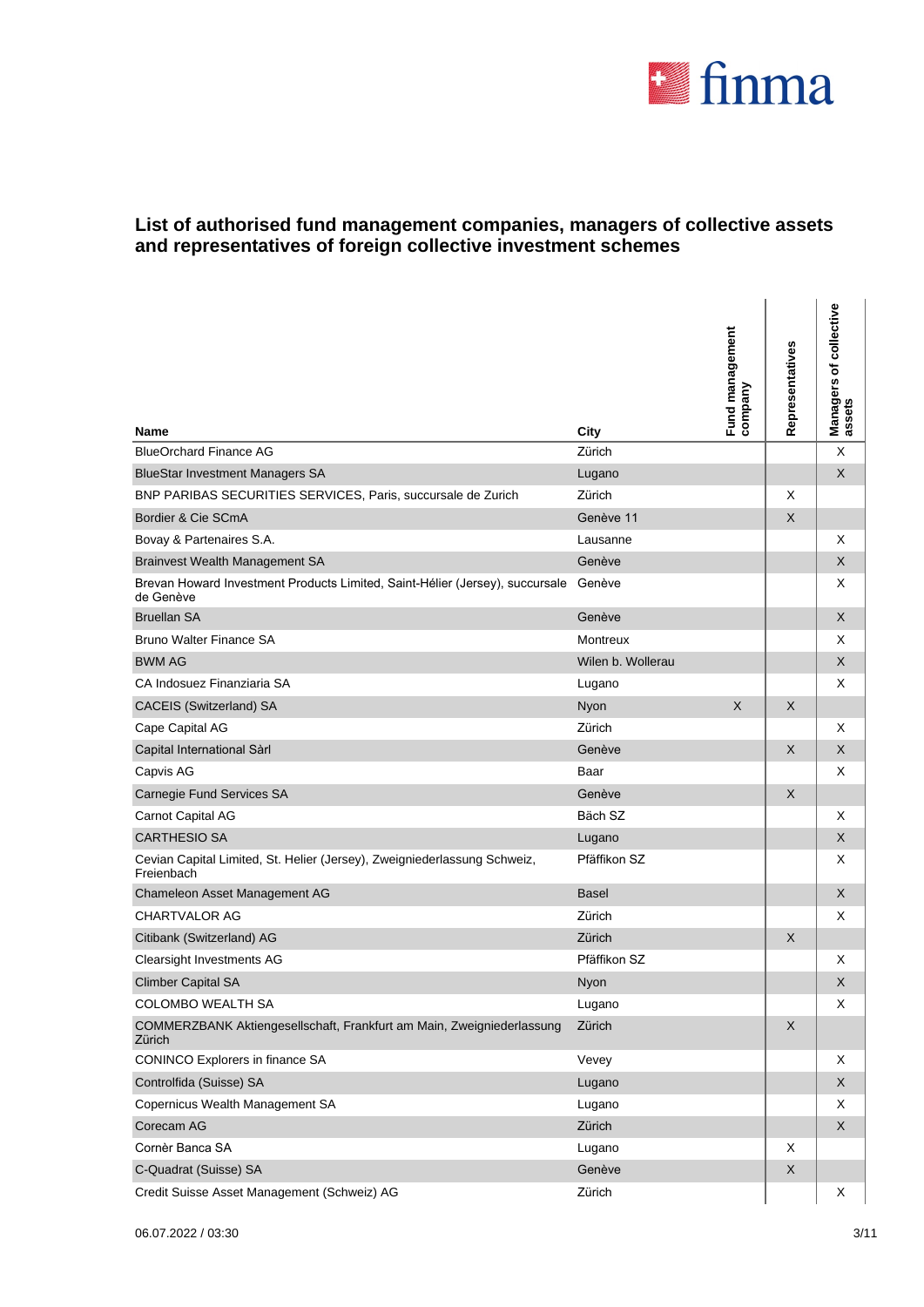

l.

| Name                                               | City         | Fund management<br>company | Representatives | Managers of collective<br>assets |
|----------------------------------------------------|--------------|----------------------------|-----------------|----------------------------------|
| <b>Credit Suisse Funds AG</b>                      | Zürich       | $\sf X$                    | $\mathsf{X}$    |                                  |
| Credit Suisse Insurance Linked Strategies Ltd      | Zürich       |                            |                 | Х                                |
| Credit Suisse Investment Partners (Schweiz) AG     | Pfäffikon SZ |                            |                 | X                                |
| Cronberg AG                                        | St. Gallen   |                            |                 | Х                                |
| Cronos Finance SA                                  | Pully        | X                          |                 |                                  |
| <b>Crossinvest SA</b>                              | Lugano       |                            |                 | х                                |
| Crypto Finance (Asset Management) AG               | Zürich       |                            |                 | X                                |
| Crystal Asset Management AG                        | Pfäffikon SZ |                            |                 | Х                                |
| DCM Systematic Advisors SA                         | Genève       |                            |                 | X                                |
| de Pury Pictet Turrettini & Cie SA                 | Genève       |                            |                 | х                                |
| Decalia SA                                         | Genève       |                            |                 | X                                |
| Diamond Capital Management (Switzerland) SA        | Genève       |                            |                 | Х                                |
| <b>Diem Client Partner AG</b>                      | Zürich       |                            |                 | X                                |
| DIVAS Asset Management AG                          | Zürich       |                            |                 | X                                |
| Dolefin S.A.                                       | Nyon         |                            |                 | X                                |
| Dominicé & Co. - Asset Management                  | Genève       |                            |                 | X                                |
| Dreyfus Söhne & Cie. Aktiengesellschaft, Banquiers | <b>Basel</b> |                            | $\mathsf{X}$    |                                  |
| DWS CH AG                                          | Zürich       |                            | X               | X                                |
| ecamos Capital AG                                  | Zürich       |                            |                 | X                                |
| <b>EDL Capital AG</b>                              | Pfäffikon SZ |                            |                 | X                                |
| Edmond de Rothschild (Suisse) S.A.                 | Genève 11    |                            | X               |                                  |
| Edmond de Rothschild REIM (Suisse) SA              | Genève       |                            |                 | X                                |
| EFG Asset Management (Switzerland) SA              | Genève       |                            |                 | X                                |
| Energy Infrastructure Partners AG                  | Zürich       |                            |                 | х                                |
| <b>Eniso Partners AG</b>                           | Zürich       |                            |                 | X                                |
| <b>Entrepreneur Partners AG</b>                    | Zürich       |                            |                 | х                                |
| <b>ESG-AM AG</b>                                   | Zürich       |                            |                 | X                                |
| ETHENEA Independent Investors (Schweiz) AG         | Wollerau     |                            |                 | X                                |
| Fairway Asset Management AG                        | Zürich       |                            | X               | X                                |
| FERI (Schweiz) AG                                  | Zürich       |                            |                 | X                                |
| FIRST INDEPENDENT FUND SERVICES AG                 | Zürich       |                            | $\mathsf X$     |                                  |
| Format Vermögen & Anlagen AG                       | Widnau       |                            |                 | Х                                |
| Fortune Financial Strategies SA                    | Genève       |                            |                 | X                                |
| Franklin Templeton Switzerland AG                  | Zürich       |                            | X               |                                  |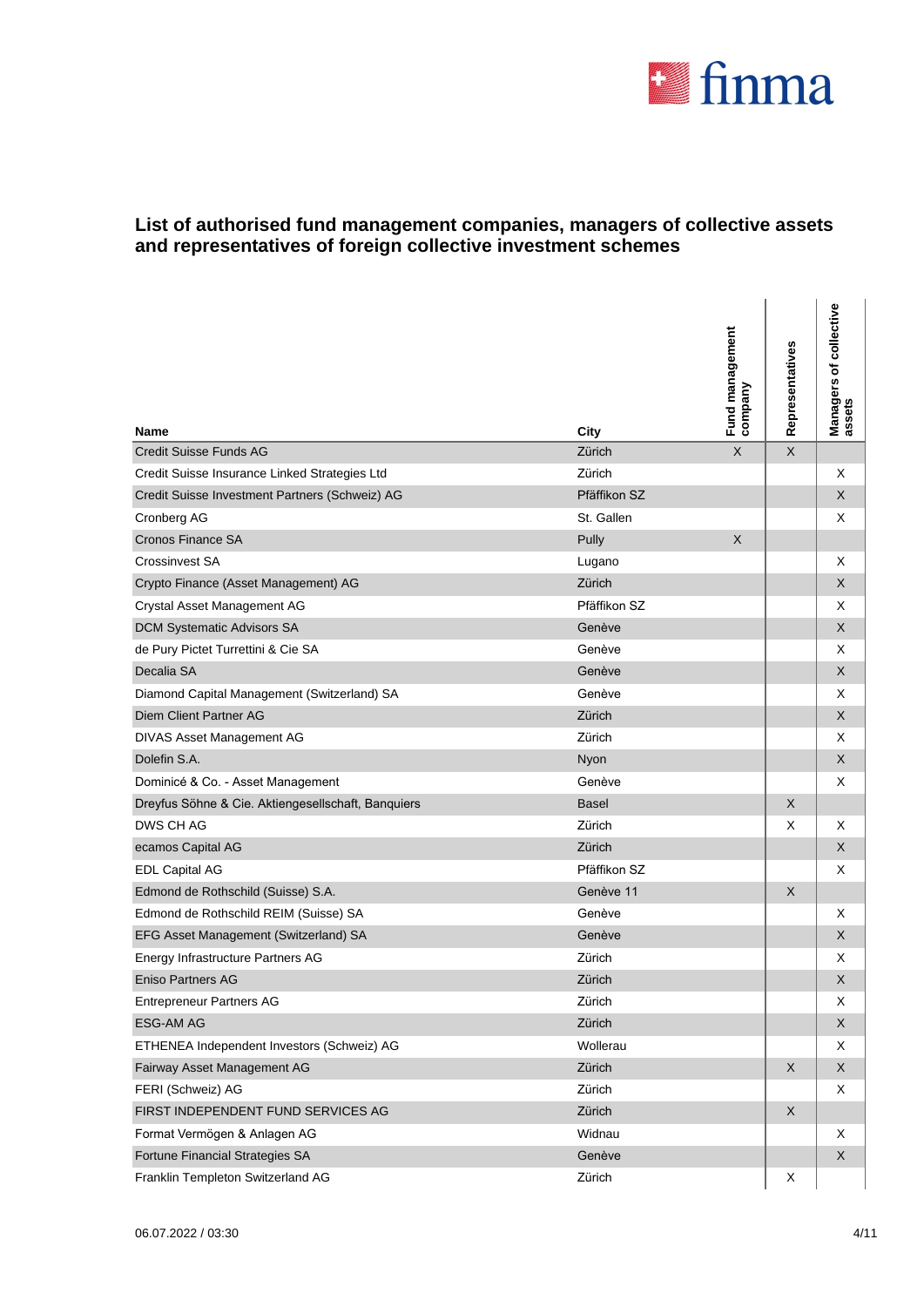

J.

| <b>Name</b>                                   | City                             | Fund management<br>company | Representatives | Managers of collective<br>assets |
|-----------------------------------------------|----------------------------------|----------------------------|-----------------|----------------------------------|
| Freemont Management SA                        | Lutry                            |                            |                 | X                                |
| Fundana SA                                    | Genève 3                         |                            |                 | Χ                                |
| <b>FUNDO SA</b>                               | Lausanne                         |                            | $\mathsf{X}$    | X                                |
| FundPartner Solutions (Suisse) SA             | Carouge GE                       | Χ                          | X               |                                  |
| <b>FundRock Switzerland SA</b>                | Gland                            |                            | $\mathsf{X}$    |                                  |
| Galena Asset Management SA                    | Genève                           |                            |                 | Χ                                |
| GAM Investment Management (Switzerland) AG    | Zürich                           | X                          | X               |                                  |
| <b>GAMA Asset Management SA</b>               | Genève                           |                            |                 | Χ                                |
| <b>GAMMA FINANCIALS AG</b>                    | Zug                              |                            |                 | X                                |
| Garda Capital Partners Sàrl                   | Genève                           |                            |                 | Χ                                |
| <b>GEFISWISS SA</b>                           | Lausanne                         |                            |                 | X                                |
| Gemsstock AG                                  | Luzern                           |                            |                 | Χ                                |
| Generali Investments Schweiz AG               | Adliswil                         | X                          |                 |                                  |
| <b>GERIFONDS SA</b>                           | Lausanne                         | X                          | X               |                                  |
| Global Funds SA                               | Genève                           | X                          |                 |                                  |
| <b>GMG Asset Management SA</b>                | Genève                           |                            |                 | Χ                                |
| Groupe Mutuel Asset Management GMAM SA        | <b>Martigny Groupe</b><br>Mutuel |                            |                 | X                                |
| Gutzwiller Fonds Management AG                | <b>Basel</b>                     | X                          |                 |                                  |
| Gyra S.A.                                     | Genève                           |                            |                 | X                                |
| GZC Investment Management AG                  | Zug                              |                            |                 | Χ                                |
| <b>HBK Investments Advisory SA</b>            | Genève                           |                            |                 | X                                |
| <b>HBM Partners AG</b>                        | Zug                              |                            |                 | X                                |
| Helvetia Asset Management AG                  | <b>Basel</b>                     | X                          |                 |                                  |
| Helvetica Property Investors AG               | Zürich                           | Χ                          |                 |                                  |
| Hérens Quality Asset Management AG            | Pfäffikon SZ                     |                            |                 | X                                |
| Holinger Asset Management AG                  | Zürich                           |                            |                 | X                                |
| Horizon21 AG                                  | Pfäffikon SZ                     |                            |                 | X                                |
| House of Wealth SA                            | Lugano                           |                            |                 | Х                                |
| HSBC Global Asset Management (Switzerland) AG | Zürich                           |                            | $\mathsf X$     | $\mathsf X$                      |
| IAM Independent Asset Management SA           | Genève                           |                            |                 | X                                |
| IFS Independent Financial Services AG         | Luzern                           |                            |                 | X                                |
| Immofonds Asset Management AG                 | Zürich                           | X                          |                 |                                  |
| Imovag Immobilien Verwaltungs AG, Luzern      | Emmenbrücke 1                    | X                          |                 |                                  |
| Independent Capital Group AG                  | Zürich                           |                            |                 | X                                |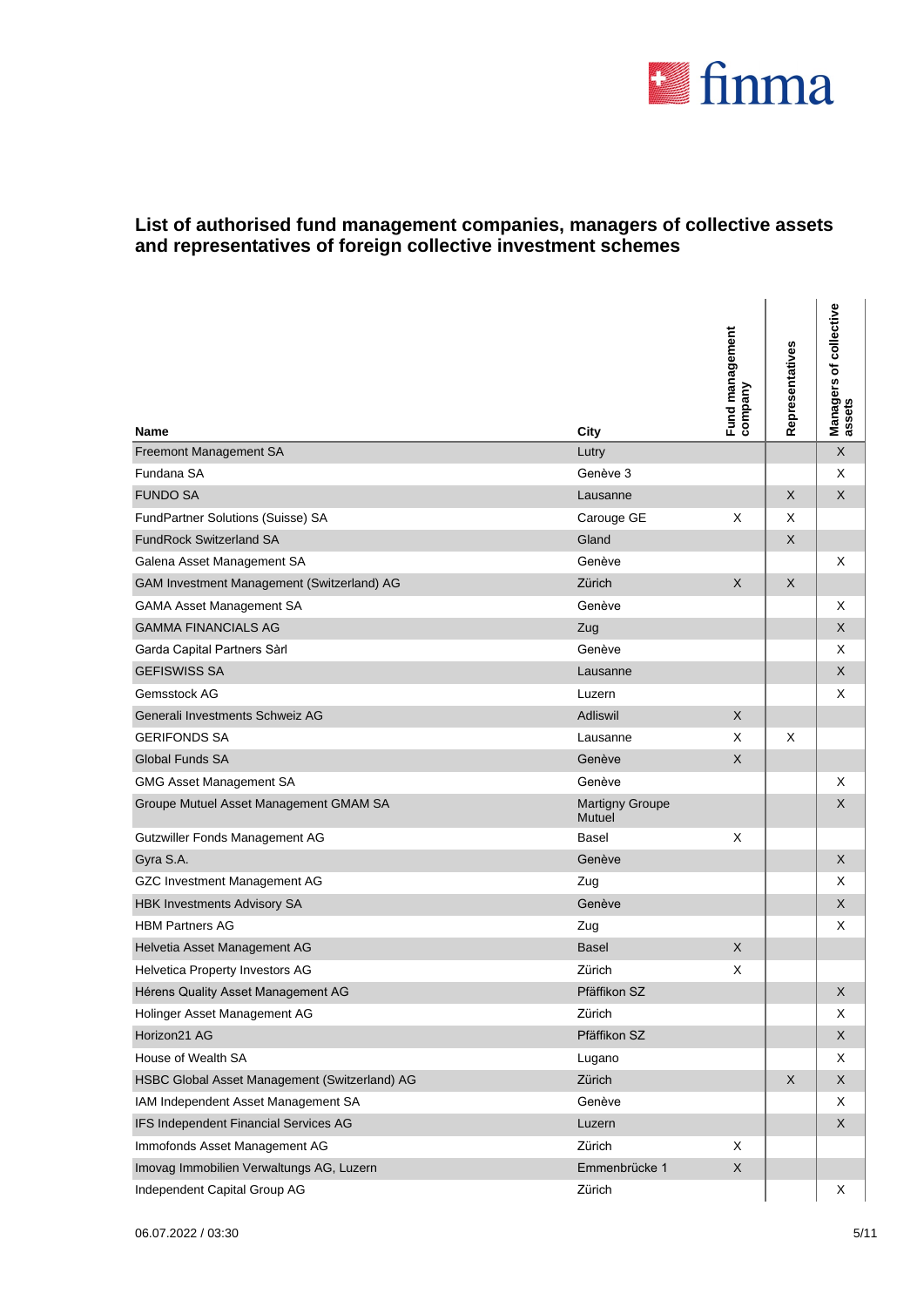

| <b>Name</b>                                         | City         | Fund management<br>company | Representatives | Managers of collective<br>assets |
|-----------------------------------------------------|--------------|----------------------------|-----------------|----------------------------------|
| Inoks Capital SA                                    | Genève       |                            |                 | $\boldsymbol{\mathsf{X}}$        |
| Invesco Asset Management (Schweiz) AG               | Zürich       |                            | X               |                                  |
| <b>Investas AG</b>                                  | <b>Bern</b>  |                            |                 | X                                |
| InvestInvent AG                                     | Zürich       |                            |                 | X                                |
| Investissements Fonciers S.A.                       | Lausanne     | X                          |                 |                                  |
| <b>Invision AG</b>                                  | Zug          |                            |                 | Χ                                |
| IPConcept (Schweiz) AG                              | Zürich       | X                          | $\mathsf{X}$    |                                  |
| <b>ITERAM Capital SA</b>                            | Genève       |                            | X               | X                                |
| J. Safra Sarasin Investmentfonds AG                 | <b>Basel</b> | X                          | $\times$        |                                  |
| JMA Jürg Maurer Asset Management AG                 | Zürich       |                            |                 | Χ                                |
| <b>JMS Invest AG</b>                                | Zürich       |                            |                 | X                                |
| JPMorgan Asset Management (Schweiz) GmbH            | Zürich       |                            | х               |                                  |
| <b>JSS Real Estate Management SA</b>                | Genève       | X                          |                 |                                  |
| Keynote Funds AG                                    | Zürich       |                            |                 | X                                |
| Kieger AG                                           | Zürich       |                            |                 | X                                |
| Konwave AG                                          | Herisau      |                            |                 | X                                |
| Kraemer, Schwab & Co. AG Investment Management      | Zug          |                            |                 | X                                |
| L1 Digital AG                                       | Zürich       |                            |                 | X                                |
| LABHA INVESTMENT ADVISORS SA                        | Zürich       |                            |                 | X                                |
| Lake Geneva Investment Partners SA                  | Genève       |                            |                 | X                                |
| <b>Lakefield Partners AG</b>                        | Zürich       |                            |                 | X                                |
| <b>LEMANIK INVEST SA</b>                            | Lugano       |                            |                 | X                                |
| <b>LGT Capital Partners AG</b>                      | Pfäffikon SZ |                            | X               | X                                |
| <b>LGT ILS Partners AG</b>                          | Pfäffikon SZ |                            |                 | Χ                                |
| <b>LIMMAT CAPITAL Alternative Investments AG</b>    | Zürich       |                            |                 | X                                |
| LLB Swiss Investment AG                             | Zürich       | X                          | X               |                                  |
| <b>LMR Partners AG</b>                              | Zürich       |                            |                 | X                                |
| Lombard Odier Asset Management (Switzerland) SA     | Petit-Lancy  | X                          | X               |                                  |
| Longbow Finance S.A.                                | Lutry        |                            |                 | $\mathsf X$                      |
| Loyal Finance AG                                    | Zürich       |                            |                 | X                                |
| LPX AG                                              | Zürich       |                            |                 | $\mathsf X$                      |
| LUKB Expert Fondsleitung AG                         | Luzern       | X                          |                 |                                  |
| MainFirst Affiliated Fund Managers (Switzerland) AG | Zürich       |                            |                 | X                                |
| Malabar Capital SA                                  | Genève       |                            |                 | X                                |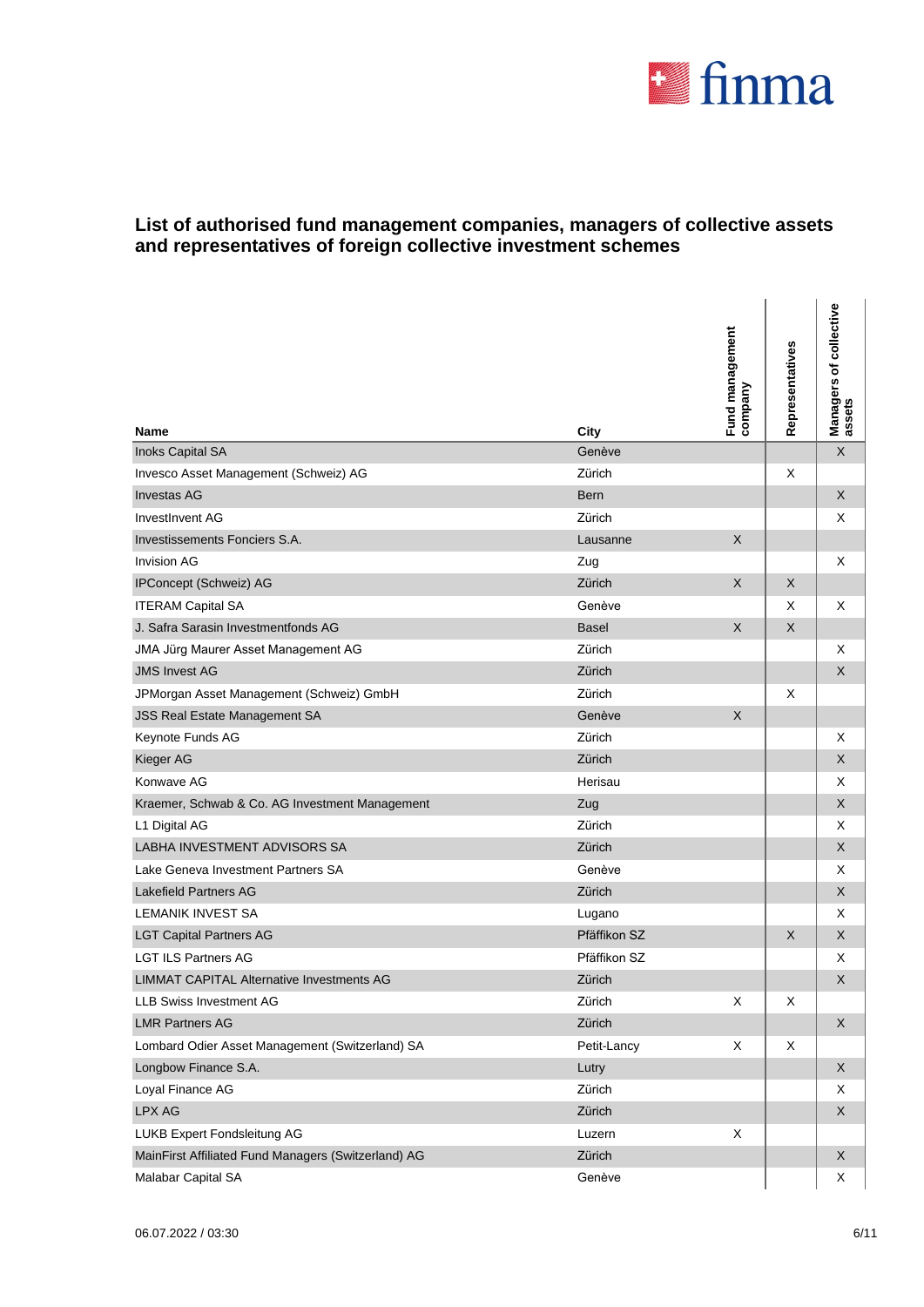

| Name                                       | City         | Fund management<br>company | Representatives | Managers of collective<br>assets |
|--------------------------------------------|--------------|----------------------------|-----------------|----------------------------------|
| Man Investments (CH) AG                    | Pfäffikon SZ |                            |                 | $\mathsf X$                      |
| Man Investments AG                         | Pfäffikon SZ |                            | X               |                                  |
| MCP (Switzerland) Sàrl                     | Genève       |                            |                 | X                                |
| <b>Mercer Alternatives AG</b>              | Zürich       |                            | X               | Х                                |
| MFM Mirante Fund Management SA             | Lausanne     |                            |                 | X                                |
| Mirabaud Asset Management (Suisse) SA      | Genève       | X                          | X               |                                  |
| MIV Asset Management AG                    | Zürich       |                            |                 | X                                |
| <b>MOMentum Alternative Investments SA</b> | Paradiso     |                            |                 | X                                |
| Mont Blanc Capital Management AG           | Zürich       |                            |                 | X                                |
| Mont-Fort Funds AG                         | Verbier      |                            | X               |                                  |
| MRB Vermögensverwaltungs AG                | Zürich       |                            | $\mathsf X$     | X                                |
| Nextech Invest AG                          | Zürich       |                            |                 | X                                |
| Noble Capital Management (NCM) SA          | Vésenaz      |                            |                 | X                                |
| Nomura Bank (Schweiz) AG                   | Zürich 1     |                            | х               |                                  |
| Nova Property Fund Management AG           | Zürich       | X                          |                 |                                  |
| Novak, Thurnheer + Partner AG              | Zürich       |                            |                 | X                                |
| <b>NS Partners SA</b>                      | Genève       |                            |                 | X                                |
| Obviam AG                                  | Bern         |                            |                 | Χ                                |
| OLZ AG                                     | <b>Bern</b>  |                            |                 | X                                |
| One Investments Sagl                       | Paradiso     |                            |                 | X                                |
| ONE swiss bank SA                          | Genève 1     |                            | $\times$        |                                  |
| OpenCapital SA                             | Paradiso     |                            |                 | X                                |
| OpenFunds Investment Services AG           | Zürich       |                            | X               |                                  |
| Pactum AG                                  | Zürich       |                            |                 | Χ                                |
| Parsumo Capital AG                         | Zürich       |                            |                 | X                                |
| Partners Advisers SA                       | Genève       |                            |                 | X                                |
| Partners Group AG                          | Baar         |                            | $\mathsf X$     | X                                |
| Pascal Investment Advisers SA              | Genève       |                            |                 | X                                |
| Patrimonium Asset Management AG            | Baar         | X                          |                 |                                  |
| Pax Asset Management AG                    | Basel        |                            |                 | Χ                                |
| Pegaso Capital Partners SA                 | Lugano       |                            |                 | X                                |
| PENSADOR Partner AG                        | Zürich       |                            |                 | X                                |
| Pensimo Fondsleitung AG                    | Zürich       | $\mathsf X$                |                 |                                  |
| Pensofinance SA                            | Lausanne     |                            |                 | X                                |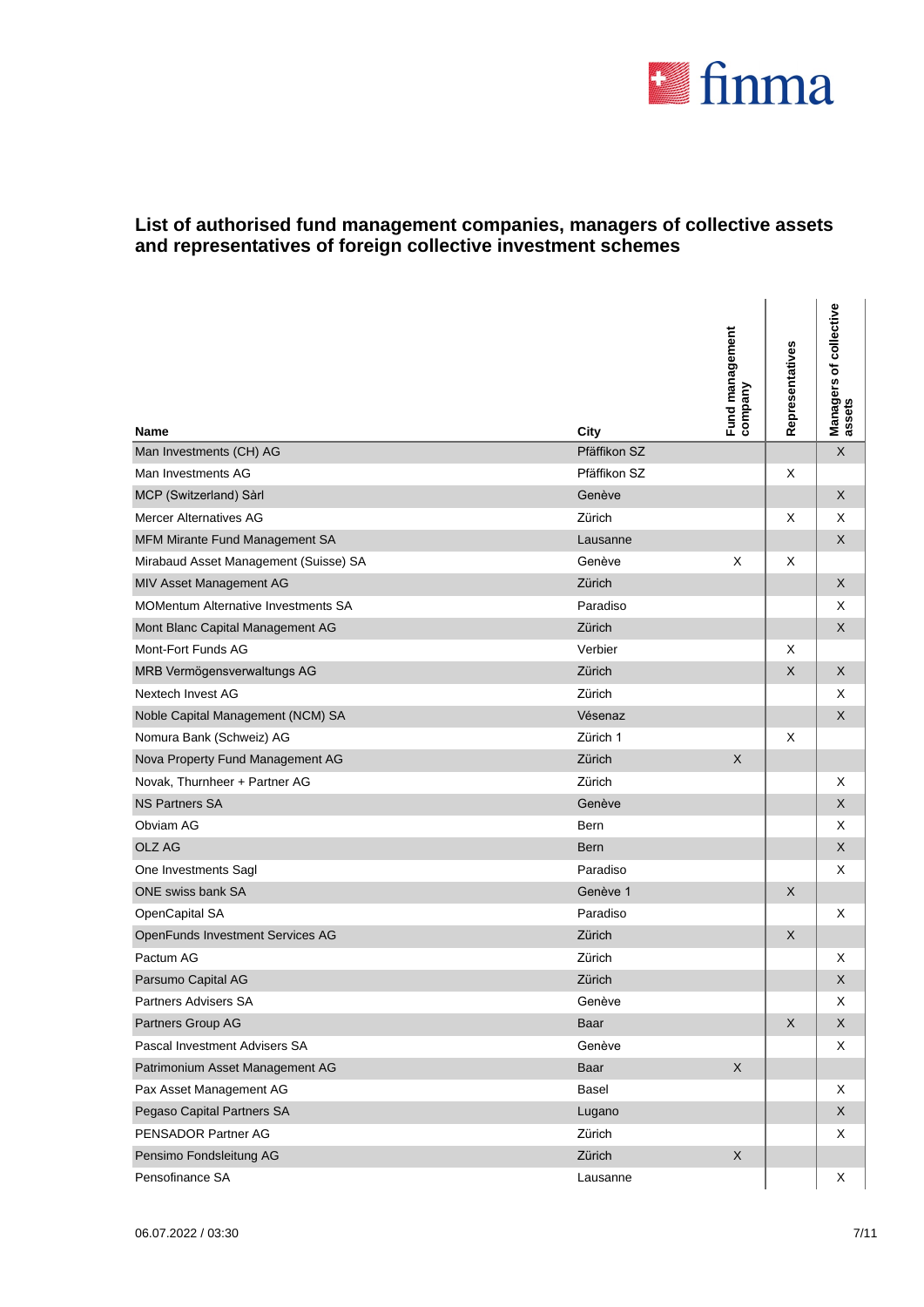

| <b>Name</b>                                                                     | City              | Fund management<br>company | Representatives | Managers of collective<br>assets |
|---------------------------------------------------------------------------------|-------------------|----------------------------|-----------------|----------------------------------|
| Petiole Asset Management AG                                                     | Zürich            |                            |                 | $\mathsf X$                      |
| PG3 AG                                                                          | Steinhausen       |                            |                 | Χ                                |
| Pharus Asset Management SA                                                      | Mendrisio         |                            | $\mathsf{X}$    | X                                |
| Picard Angst AG                                                                 | Pfäffikon SZ      |                            |                 | Χ                                |
| <b>Pictet Alternative Advisors SA</b>                                           | Carouge GE        |                            |                 | X                                |
| Pictet Asset Management SA                                                      | Carouge GE        | X                          | X               |                                  |
| Piguet Galland & Cie SA                                                         | Yverdon-les-Bains |                            | $\times$        |                                  |
| <b>Pilatus Partners AG</b>                                                      | Zürich            |                            |                 | X                                |
| <b>PLEION SA</b>                                                                | Genève            |                            |                 | X                                |
| <b>Plenum Investments AG</b>                                                    | Zürich            |                            |                 | Χ                                |
| <b>PMG Investment Solutions AG</b>                                              | Zug               | $\mathsf{X}$               | X               |                                  |
| Prisminvest SA                                                                  | Morges            |                            |                 | Χ                                |
| PROCIMMO SA                                                                     | <b>Renens VD</b>  |                            |                 | X                                |
| Progestfonds SA                                                                 | Genève            | X                          |                 |                                  |
| Progressive Capital Partners Ltd                                                | Baar              |                            | X               | X                                |
| Property One Investors AG                                                       | Zug               |                            |                 | X                                |
| PSquared Asset Management AG                                                    | Zürich            |                            |                 | X                                |
| <b>PURE Funds AG</b>                                                            | Zug               | X                          |                 |                                  |
| PvB Pernet von Ballmoos AG                                                      | Zürich            | $\mathsf X$                | X               |                                  |
| QCAM Currency Asset Management AG                                               | Zug               |                            |                 | X                                |
| <b>QUAERO CAPITAL SA</b>                                                        | Genève            |                            |                 | X                                |
| Quantex AG                                                                      | Muri b. Bern      |                            |                 | X                                |
| Quantica Capital AG                                                             | Schaffhausen      |                            |                 | X                                |
| <b>QUINTET CAPITAL SA</b>                                                       | Genève            |                            |                 | Χ                                |
| Raiffeisen Schweiz Genossenschaft                                               | St. Gallen        |                            | X               |                                  |
| <b>RAM Active Investments SA</b>                                                | Genève            |                            | X               | Χ                                |
| RBC Investor Services Bank S.A., Esch-sur-Alzette, Zweigniederlassung<br>Zürich | Zürich            |                            | X               |                                  |
| Realstone SA                                                                    | Lausanne          | Χ                          |                 |                                  |
| Reichmuth & Co Investment Management AG                                         | Luzern            | X                          |                 |                                  |
| Renaissance Management SA                                                       | Lausanne          |                            |                 | Χ                                |
| <b>RESCAD SA</b>                                                                | Carouge GE        |                            |                 | X                                |
| responsAbility Investments AG                                                   | Zürich            |                            |                 | Χ                                |
| REYL & Cie SA                                                                   | Genève            |                            | X               |                                  |
| Riedweg & Hrovat AG Vermögensverwaltung und Finanzberatung                      | Basel             |                            |                 | X                                |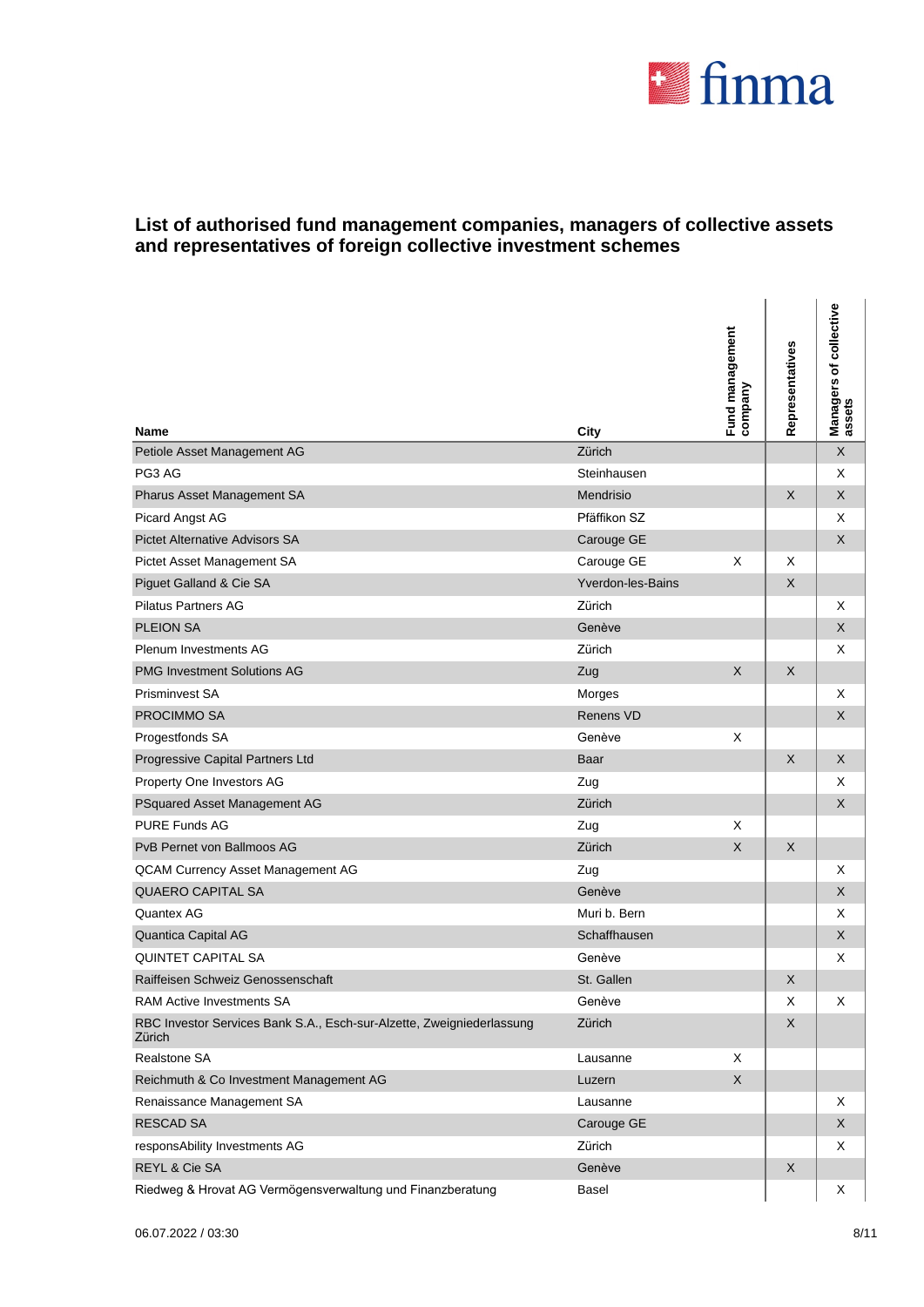

| Name                                                                     | City         | Fund management<br>company | Representatives | Managers of collective<br>assets |
|--------------------------------------------------------------------------|--------------|----------------------------|-----------------|----------------------------------|
| <b>Rieter Fischer Partners AG</b>                                        | Zürich       |                            |                 | $\sf X$                          |
| Robeco Schweiz AG                                                        | Zürich       |                            |                 | X                                |
| Rossberg Asset Management AG                                             | Pfäffikon SZ |                            |                 | X                                |
| Rossier, Mari & Associates AG                                            | Zürich       |                            |                 | X                                |
| Rothschild & Co Bank AG                                                  | Zürich       |                            | X               |                                  |
| Santro Invest AG                                                         | Schindellegi |                            |                 | X                                |
| Savex Capital AG                                                         | Zürich       |                            |                 | X                                |
| Schroder Investment Management (Switzerland) AG                          | Zürich 1     | X                          | X               |                                  |
| Schroders Capital Management (Switzerland) AG                            | Zürich       |                            |                 | X                                |
| Schweizerische Mobiliar Asset Management AG                              | Bern         | X                          |                 |                                  |
| <b>SEA Global Commodities AG</b>                                         | Baar         |                            |                 | X                                |
| <b>SG Value Partners AG</b>                                              | Zürich       |                            |                 | X                                |
| Sherpa Asset Management AG                                               | Zürich       |                            |                 | X                                |
| <b>SIA FUNDS AG</b>                                                      | Lachen SZ    |                            |                 | Χ                                |
| SIGLO Capital Advisors AG                                                | Zürich       |                            |                 | X                                |
| SILEX INVESTMENT MANAGERS (SUISSE) SA                                    | Genève       |                            |                 | Χ                                |
| Société d'Administration et de Gestion Atlantas Saga SA                  | Genève       |                            |                 | X                                |
| Société Générale, Paris, Zweigniederlassung Zürich                       | Zürich 1     |                            | х               |                                  |
| Société pour la gestion de placements collectifs GEP SA                  | Lausanne     | X                          |                 |                                  |
| Solidum Partners AG                                                      | Zürich       |                            |                 | X                                |
| <b>SOLUFONDS SA</b>                                                      | Morges       | X                          |                 |                                  |
| State Street Bank International GmbH, München, Zweigniederlassung Zürich | Zürich       |                            | X               |                                  |
| SterWen BAM SA                                                           | Genève       |                            |                 | X                                |
| StoneEdge Asset Management SA                                            | Lausanne     |                            |                 | Х                                |
| <b>Sumus Capital SA</b>                                                  | Genève       |                            |                 | X                                |
| <b>SUSI Partners AG</b>                                                  | Zug          |                            |                 | Χ                                |
| Swan Asset Management SA                                                 | Paradiso     |                            |                 | X                                |
| Swiss Asset Partners Vermögensverwaltungs AG                             | Zürich       |                            |                 | Χ                                |
| Swiss Capital Alternative Investments AG                                 | Zürich       |                            | X               | X                                |
| Swiss Finance & Property Funds AG                                        | Zürich       | Χ                          |                 |                                  |
| Swiss Fund Management AG                                                 | Zollikerberg |                            |                 | $\boldsymbol{\mathsf{X}}$        |
| Swiss Life Asset Management AG                                           | Zürich       | Χ                          | X               |                                  |
| Swiss Prime Site Solutions AG                                            | Zürich       | X                          |                 |                                  |
| Swiss Re Insurance-Linked Investment Management AG                       | Zürich       |                            |                 | X                                |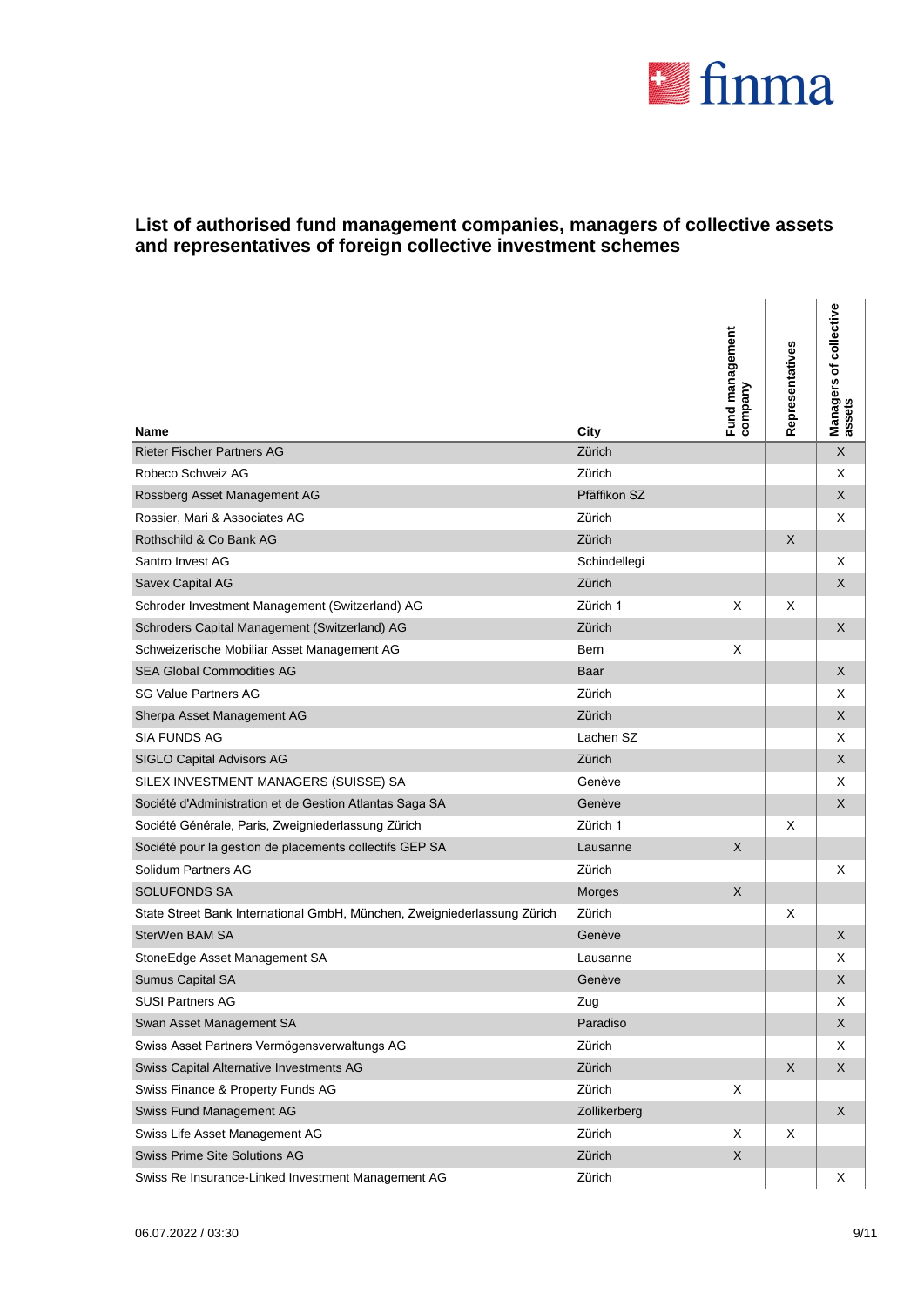

l.

| <b>Name</b>                                                                     | City         | Fund management<br>company | Representatives | Managers of collective<br>assets |
|---------------------------------------------------------------------------------|--------------|----------------------------|-----------------|----------------------------------|
| Swiss Rock Asset Management AG                                                  | Zürich       | $\boldsymbol{\mathsf{X}}$  | $\mathsf X$     |                                  |
| Swisscanto Fondsleitung AG                                                      | Zürich       | X                          | X               |                                  |
| Swisspeak Resorts SA                                                            | Sion         |                            |                 | X                                |
| SWM SwissWealth Management SA                                                   | Lugano       |                            |                 | Χ                                |
| Symbiotics SA                                                                   | Genève       |                            |                 | X                                |
| Systematica Investments GP Limited, St-Hélier (Jersey), succursale de<br>Genève | Genève       |                            |                 | Χ                                |
| SYZ Asset Management AG                                                         | Zürich       |                            |                 | X                                |
| SYZ Capital AG                                                                  | Zug          |                            |                 | Χ                                |
| <b>TARENO AG</b>                                                                | <b>Basel</b> |                            |                 | X                                |
| <b>Tavis Capital AG</b>                                                         | Zürich       |                            |                 | X                                |
| <b>Teleios Capital Partners GmbH</b>                                            | Zug          |                            |                 | X                                |
| The Forum Finance Group SA                                                      | Genève       |                            |                 | Χ                                |
| THE L.T. FUNDS SA                                                               | Genève       |                            |                 | X                                |
| Themis Capital SA                                                               | Lausanne     |                            |                 | Χ                                |
| <b>Titanium Finance SA</b>                                                      | Genève       |                            |                 | X                                |
| Tolomeo Capital AG                                                              | Zürich       |                            |                 | Χ                                |
| Tom Capital AG                                                                  | Küsnacht ZH  |                            |                 | X                                |
| <b>Tramondo Investment Partners AG</b>                                          | Zug          |                            |                 | Χ                                |
| <b>Trillium SA</b>                                                              | Genève       |                            |                 | X                                |
| <b>Twelve Capital AG</b>                                                        | Zürich       |                            |                 | Χ                                |
| <b>UBS Asset Management Switzerland AG</b>                                      | Zürich       |                            |                 | X                                |
| UBS Fund Management (Switzerland) AG                                            | Basel        | X                          | X               |                                  |
| <b>Ufenau Capital Partners AG</b>                                               | Pfäffikon SZ |                            |                 | X                                |
| <b>Unigestion SA</b>                                                            | Genève 12    | X                          | X               |                                  |
| UNION BANCAIRE PRIVEE, UBP SA                                                   | Genève 1     |                            | X               |                                  |
| <b>VALEUR SA</b>                                                                | Lugano       |                            |                 | Χ                                |
| Valex Capital AG                                                                | Pfäffikon SZ |                            |                 | X                                |
| ValueFocus Equity Management AG                                                 | Wil SG       |                            |                 | X                                |
| Veraison Capital AG                                                             | Zürich       |                            |                 | X                                |
| VERIT Investment Management AG                                                  | Zürich       | X                          |                 |                                  |
| VI VorsorgeInvest AG                                                            | Zürich       |                            |                 | $\mathsf X$                      |
| Victory Asset Management AG                                                     | Zug          |                            |                 | Χ                                |
| Vontobel Asset Management AG                                                    | Zürich       |                            |                 | X                                |
| Vontobel Fonds Services AG                                                      | Zürich       | X                          | X               |                                  |